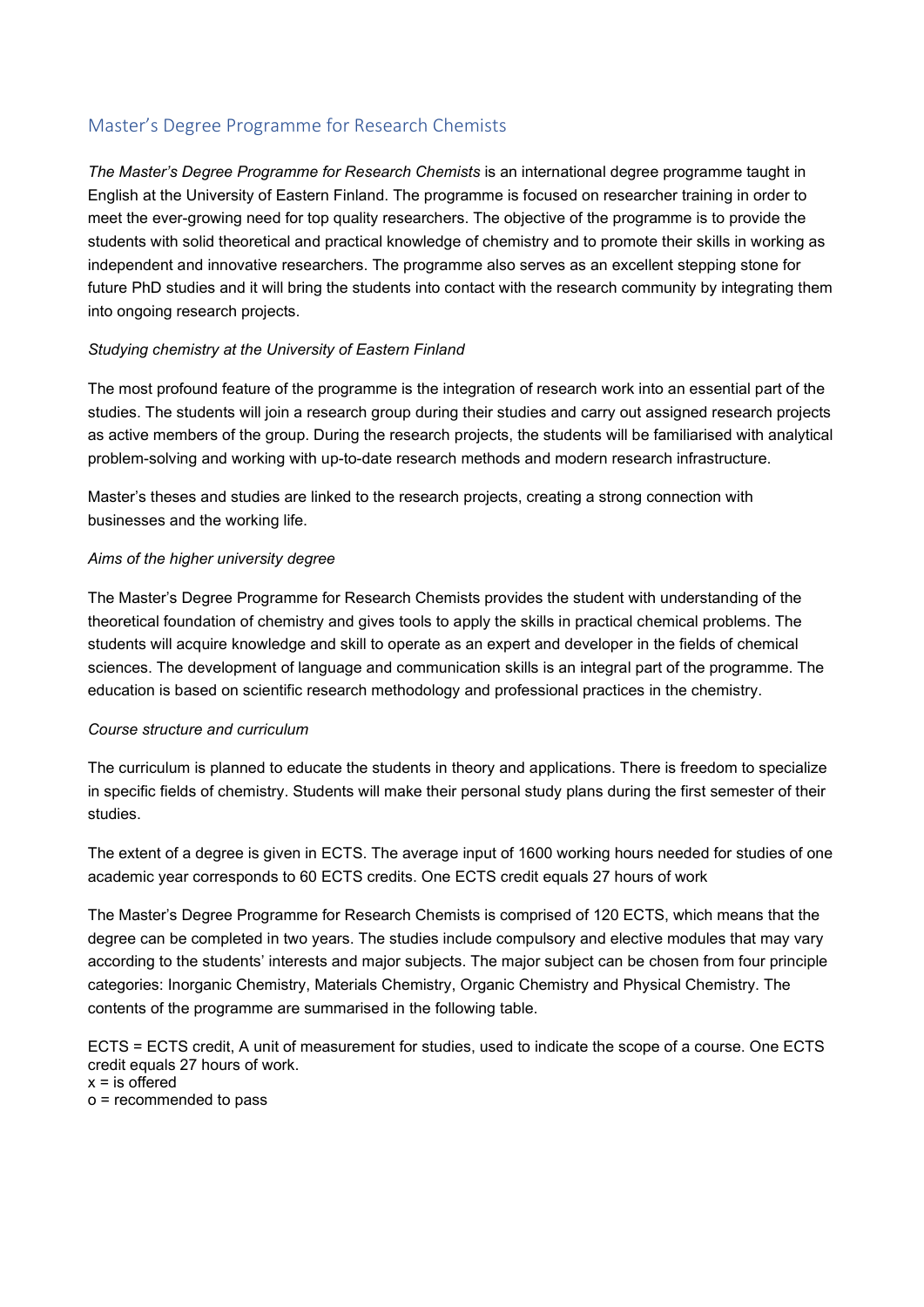|         | <b>SCHEDULE AND</b><br><b>CURRICULUM</b>                                      | <b>ECTS</b>             | Aut                 | Spr            | <b>Sum</b><br>mer | Aut  | Spr          | <b>Tot</b>   |
|---------|-------------------------------------------------------------------------------|-------------------------|---------------------|----------------|-------------------|------|--------------|--------------|
|         |                                                                               |                         | 2021                | 2022           | 2022              | 2022 | 2023         |              |
|         | A. Core Courses                                                               |                         | 9                   |                |                   | 8    |              | 17           |
| 1131003 | Orientation in Academic<br>Studies for International<br><b>Students</b>       | 1                       | x                   |                |                   |      |              |              |
| 3410360 | Theoretical Inorganic<br>Chemistry                                            | 4                       | X                   |                |                   |      |              |              |
| 3410305 | <b>Theoretical Chemistry</b>                                                  | 4                       |                     |                |                   |      |              |              |
| 3410314 | <b>Theoretical Organic Chemistry</b>                                          | 4                       |                     |                |                   |      |              |              |
| 3410310 | Principles in Materials Science                                               | 4                       | x                   |                |                   |      |              |              |
|         | <b>B. Complementary Courses</b>                                               |                         |                     |                |                   |      |              | $12 -$<br>16 |
| 3410302 | Physical Methods in Inorganic<br>Chemistry                                    | 4                       | x                   |                |                   |      |              |              |
| 3410303 | <b>Organometallic Chemistry</b>                                               | 4                       |                     |                |                   | X    |              |              |
| 3410307 | <b>Molecular Modelling</b>                                                    | $\overline{\mathbf{4}}$ |                     |                |                   |      | X            |              |
| 3410308 | <b>Surface Chemistry</b>                                                      | $\overline{\mathbf{4}}$ |                     | X              |                   |      |              |              |
| 3410367 | Catalysis                                                                     | 4                       |                     | x              |                   |      |              |              |
| 3410315 | <b>Structure of Proteins</b>                                                  | $\overline{\mathbf{4}}$ | X                   |                |                   |      |              |              |
| 3410316 | <b>Basic Principles of Mass</b><br>Spectrometry                               | 4                       |                     |                |                   | X    |              |              |
| 3410365 | <b>Chemistry of Biofuels</b>                                                  | 4                       |                     | X              |                   |      |              |              |
| 3410369 | <b>Polymers and Nanomaterials</b>                                             | $\overline{4}$          |                     |                |                   |      | X            |              |
|         | Varying Courses given by<br>visiting lecturers                                |                         |                     |                |                   |      |              |              |
|         | C. Advanced Laboratory<br>Techniques                                          |                         |                     |                |                   |      |              | 9            |
| 3410333 | <b>Practical Molecular Modelling</b>                                          | 3                       |                     |                |                   | x    |              |              |
| 3410334 | <b>NMR Spectroscopy</b>                                                       | 3                       | X                   |                |                   | X    |              |              |
| 3410336 | Characterization Methods for<br>Polymers                                      | 3                       |                     | x              |                   |      |              |              |
| 3410335 | <b>X-Ray Diffraction</b>                                                      | 3                       |                     | x              |                   |      |              |              |
| 3410364 | <b>Biological Mass Spectrometry</b>                                           | 3                       |                     |                |                   |      | $\mathsf{x}$ |              |
|         | D. Laboratory Exercises                                                       |                         | $\overline{4}$      | $\overline{9}$ |                   |      |              | 13           |
| 3410361 | Laboratory Safety and<br>Practice                                             | 1                       | X                   |                |                   |      |              |              |
| 3410322 | <b>Advanced Laboratory Course</b><br>in Inorganic Chemistry                   | $\mathbf{3}$            | $\mathsf{o}\xspace$ | o              |                   |      |              |              |
| 3410324 | <b>Advanced Laboratory Course</b><br>in Physical Chemistry                    | $\mathbf{3}$            | o                   | o              |                   |      |              |              |
| 3410325 | <b>Advanced Laboratory Course</b><br>in Materials Chemistry                   | 3                       | o                   | 0              |                   |      |              |              |
| 3410327 | <b>Advanced Laboratory Course</b><br>in Organic Chemistry                     | $\overline{3}$          | o                   | o              |                   |      |              |              |
| 3410332 | E. Extended Laboratory<br>Project                                             | $6 - 12$                |                     |                | X                 |      |              | $6 - 12$     |
| 3410371 | <b>Practical training in Chemistry</b><br>for Research Chemists<br>(optional) | $\overline{6}$          |                     |                |                   |      |              |              |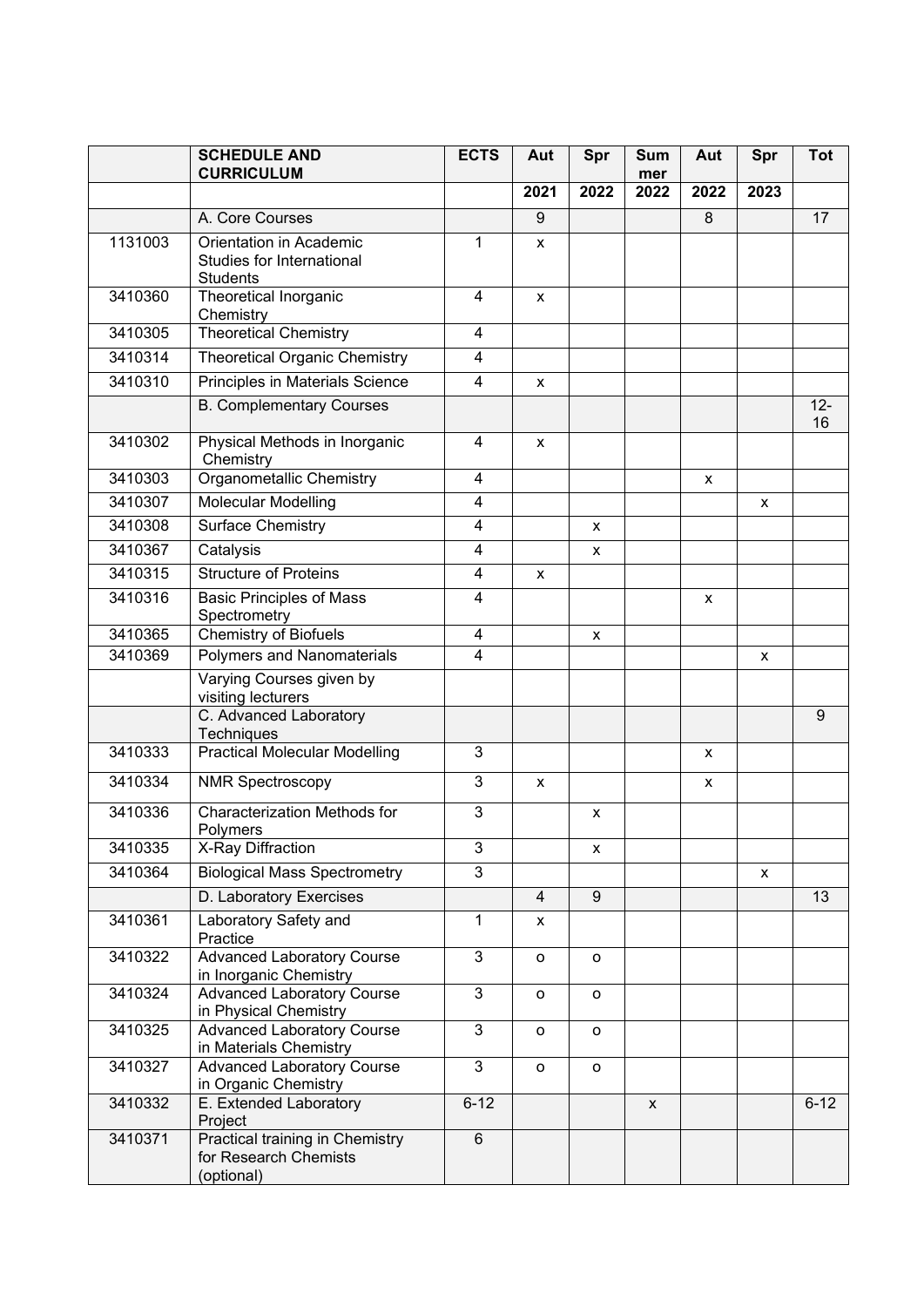| 3410370 | F. Final examination in       | $4 - 8$ |  | X | x |   | $4 - 8$ |
|---------|-------------------------------|---------|--|---|---|---|---------|
|         | Chemistry                     |         |  |   |   |   |         |
| 3410380 | G. Master of Sciences Project | 40      |  |   | X | X | 40      |
|         | and Thesis                    |         |  |   |   |   |         |
| 3410354 | <b>Maturity test</b>          |         |  |   |   |   |         |
| 3410353 | H. Master of Sciences         | 2       |  |   |   | x |         |
|         | Seminar                       |         |  |   |   |   |         |
|         | I. Other Studies              |         |  |   |   |   |         |
|         | Total                         |         |  |   |   |   | 120     |

Accurate schedules of courses are available in WebOodi/Peppi and Tuudo. It is highly recommended to check WebOodi/Peppi, Tuudo and uef.student emails regularly because of possible changes in schedules. Students in master's degree programme and incoming exchange students of chemistry take the chemistry exams in English language. More information about practicalities is available in Student handbook - KAMU, Study community of chemistry students and Yammer group of the programme.

## *A. Core courses*

The compulsory Core Courses module (17 ECTS) is intended for all students regardless of the major subject. The compulsory Core Courses provide the foundations and basics before the more advanced studies, including elective courses in modules B-C and the Extended Laboratory Project that can be designed to match the students' interests. A lecture on study and research ethics is given in the first Autumn semester. The attendance is compulsory and a precondition to participation of exams and approval of study and research reports.

#### *B. Complementary courses*

The Complementary Courses include more specialised courses from different areas of chemistry. The students should choose the total of 12-16 ECTS of elective courses that best meet their interests. The electives are primarily organised in four different categories following the outlines of the major subjects. In addition, selected advanced level courses in physics, mathematics, biology, and computing organised by the other departments of the University of Eastern Finland may also be accepted as electives. Moreover, courses provided by the other Finnish universities may be considered as electives. In each case the acceptability of a course that is not mentioned in list the above will be decided by the supervising professor.

Varying courses on different areas of chemistry will also be offered. These courses will be taught by visiting lecturers.

# *C. Advanced laboratory techniques*

The courses in module C provide introduction to the most important analytical tools and techniques.

## *D. Laboratory exercises*

The students should pass the total of 13 ECTS of Laboratory Exercises. The aim is to familiarise the students with laboratory work. These exercises serve as an introduction to good laboratory practice and safety. The skills obtained during these exercises will be exploited during the research projects. It is compulsory to know safety and laboratory rules in laboratories. Every student must pass Laboratory Safety and Practice course before participating in other laboratory courses.